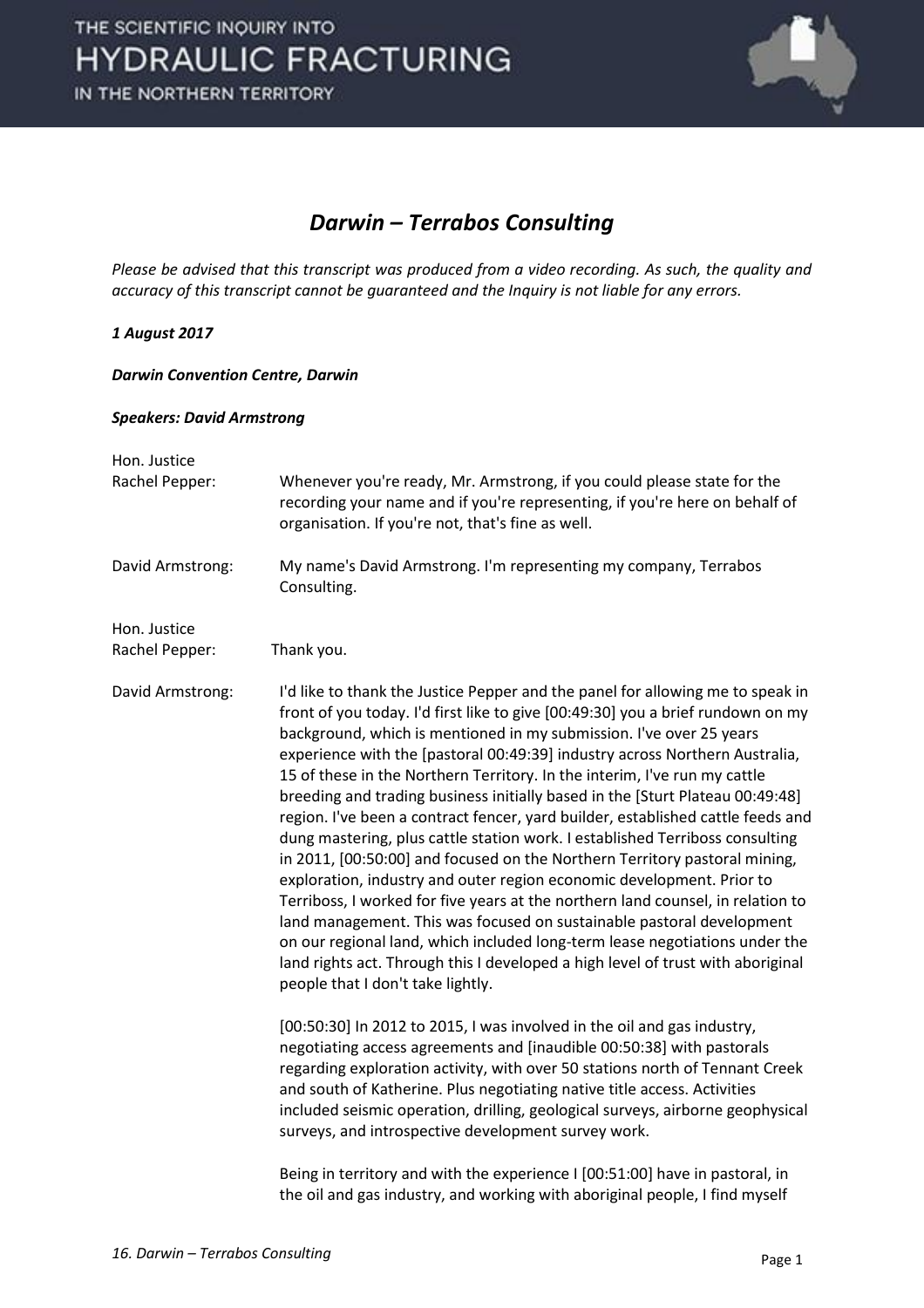

sitting between those three groups. This has given me extensive experience and insight into issues and relationship, which I say is unparalleled with pretty much anyone up here.

So today, being a short presentation, I'd like to focus on the issue of a social licence, [00:51:30] what that is. The majority of work I've done is been for [Pangaea Resources 00:51:33], [inaudible 00:51:33] rating, who engaged me at the end of 2012 to assist them with pastoral access negotiations. Since then, I negotiated and managed approximately 25 signed land access agreements covering 27 stations for Pangaea to undertake on ground operations such as seismic and drilling. Through this time, Pangaea [00:52:00] built their station licence to operate by negotiating openly and fairly with pastorals, who had banded together and managed, negotiated in good faith, for mutually beneficial outcomes.

First we, Pangaea, had to build trust by doing what they said they were going to do. With that I believe came respect and the ability to sit at the pastorals table on a yearly basis to openly [00:52:30] renegotiate access agreements, as they were done on a yearly basis. Respect is the key. You open the front gate to a station, and the house might be 20 kilometres down the track, but as soon as you enter that gate, you're in someone's home, and that respect they deserve, and that respect Pangaea showed. Hence they have that social licence to operate.

[00:53:00] The agreements and how they worked. You've got a two-pronged negotiation. You have native title, and you have the pastoral land access negotiations. Through that, with the native title you have to develop a work programme to deliver the NLC to go to traditional owners, stipulating what you're going to do and how you're going to do that. With Pangaea, we developed those work programmes based around the pastoral access agreement too, [00:53:30] so when we went to the pastorals and the traditional owner, it's the one programme. Delivering that programme to the pastorals allows them to see exactly what's going to happen, and changing that programme under the native title act through the land counsel is difficult. It can be done, but it needs to be done through a bit of work and further negotiation, and I have [00:54:00] tried to do other work outside of that programme at the end of one year, and the land counsel said no, so we didn't do it. So once you have that programme, you probably should stick to that programme.

Once the access agreements are signed and we're in the field, I sit down with the pastorals and we negotiate an operational agreement, which is basically just myself and the pastorals sitting down and working out the dos and don'ts on the station. How to shut gates, [00:54:30] whether we leave gates hang back, why it opened, tracks we can use, can't use, how they speak, where they're mustering, where they're going to be shooting dogs, or dingos, and that's all listed and written out and signed between myself and the pastorals.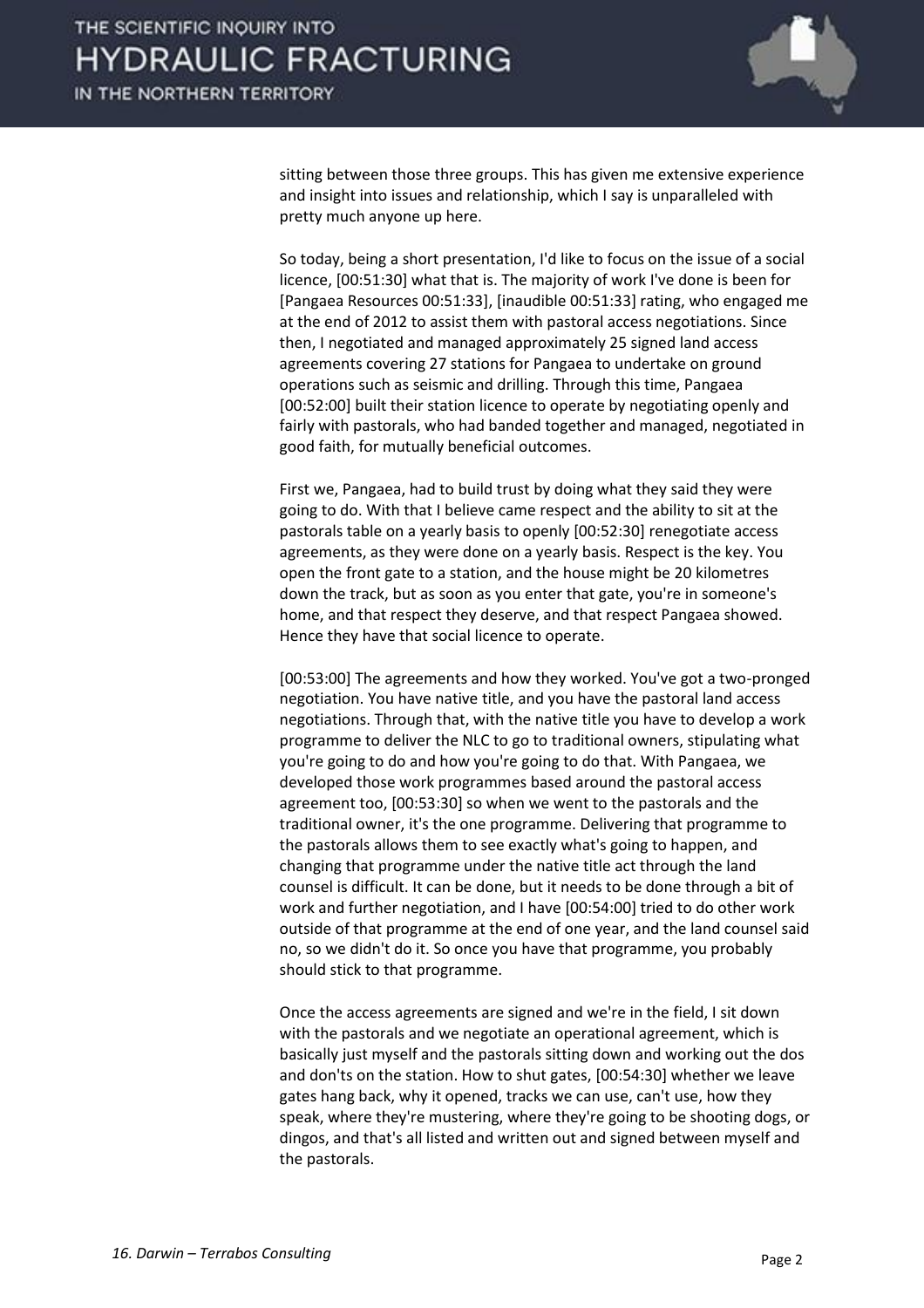

At the end of all operations, I visit the pastorals again and we go through those [00:55:00] operational agreements and discuss how the conduct, how things were, but the final question I always ask is, "Are you happy with how Pangaea operated?" And "Can they come back on your station?" And the answer has always been yes. So again, they built their social licence to operate.

Looking at social licence outside of the Sturt Plateau area, that Pangaea area, [00:55:30] how do you build that social licence outside of that area and the people you are directly dealing with? I know there are issues within the community, and there are concerns in the community, and I respect that people have those concerns, but I also want people to respect that I have a view as well. A lot of my concerns, and having worked extensively with aboriginal people, my concern is the information delivered to those, particularly traditional owners, in the areas where [00:56:00] I've been working.

I've had TI's south of Katherine tell me directly that they will get sick, their kids will die, their water will get poisoned, and their fish will die. Their cattle will die, and their land will be destroyed. In their eyes, that's just total armageddon. Total wipeout. Whether you like this industry or not, using fear as a tool, and that's what is in these people's eyes when you look at them, against the most [inaudible 00:56:29] territories is [00:56:30] wrong and frankly disgraceful. I believe there are opportunities for TI's within the oil and gas industry. However, TI's need to be afforded the right to balance the information. The industry engagement is governed a native title act, and the land rights act, and controlled by the land counsels, and through this inquiry there may be more restrictions on the industry. Activists are controlled by nobody. They push their own agenda, their own extreme agenda, and I believe they [00:57:00] need to be controlled and held accountable as these industries.

And now the [inaudible 00:57:06] have asked me to help them secure funding to further develop their pastoral operations as a recent application had been knocked back. Funding is getting harder to obtain, and I believe financial independence is a large stepping stone to true self-determination. I asked what other business opportunities they had on their land, and they said a company wants to frack, that they've been told it's not good. [00:57:30] I told them it may not be right for them, but they need to look into it and investigate it fully as it may be a way of making money off their land where they can use in other businesses on their land. They asked me to go and speak to the exploration company for them. I explained there's a moratorium and told them that I would need to go to the starting point, which is the land counsel, not me.

Again, they [00:58:00] have been told that it was bad, and they didn't know why. I've raised the above points as I work aboriginal economic development, and I see opportunities for them in the oil and gas industry, and I'd hate to see them railroaded and miss out and this I have seen before when people come in with their own agenda and manipulate aboriginal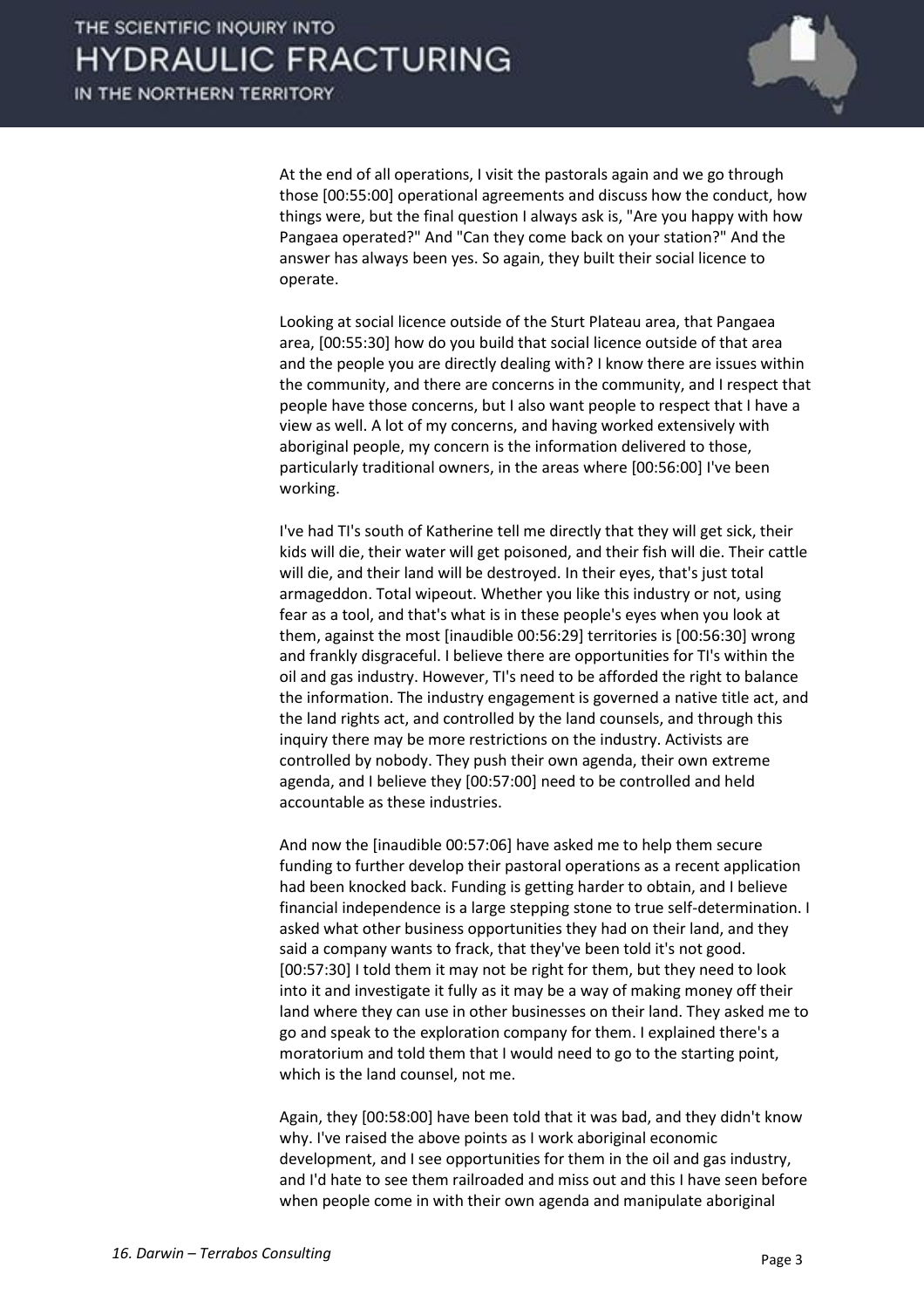

|                                | people around what they want to see. And I'm seeing it out there now.<br>[00:58:30] Activists will go back to their home, but the TI's who could be the<br>biggest losers will be left where they are. If you look at [Jilkminggan<br>00:58:42] in the [Mataranka region 00:58:43], in 2008 census, it was ranked<br>the worst place to live in Australia for social and economic regions.<br>Schooling, job opportunities, health, those sorts of things. You know, there's<br>opportunities there that need to be investigated. Whether this industry is<br>right for those people, they can decide that. It may not be, [00:59:00] but if<br>they are going to be told that their kids are going to die, their fish are going<br>to die, their cattle are going to die, they are not going to allow this industry<br>at all. |
|--------------------------------|---------------------------------------------------------------------------------------------------------------------------------------------------------------------------------------------------------------------------------------------------------------------------------------------------------------------------------------------------------------------------------------------------------------------------------------------------------------------------------------------------------------------------------------------------------------------------------------------------------------------------------------------------------------------------------------------------------------------------------------------------------------------------------------------------------------------------------|
|                                | So that's why I believe there needs to be control measures put in place on<br>activists entering these places. Under the Land Rights Act, you need a permit<br>to enter aboriginal land, but that's pretty easily circumvented.                                                                                                                                                                                                                                                                                                                                                                                                                                                                                                                                                                                                 |
| Hon. Justice<br>Rachel Pepper: | [00:59:30] With my experience in the industry, and what I submitted in my<br>submission, I will probably leave it at that and see if there are any questions.                                                                                                                                                                                                                                                                                                                                                                                                                                                                                                                                                                                                                                                                   |
|                                | [inaudible 00:59:52] Mr. Fraser, sorry. Not Mr. Fraser, Mr. Armstrong, but a<br>social licence is obviously more [01:00:00] than just good land access<br>agreements. It's also encompasses a wide range of environmental concerns<br>as well.                                                                                                                                                                                                                                                                                                                                                                                                                                                                                                                                                                                  |
| David Armstrong:               | Yes, I totally agree, but I sort of look at the pastoralists where we operate<br>are happy for it, and they would not  And I've been told directly by them.<br>They look me in the eye and said, "This will not happen on my station if I<br>didn't want it to happen," but they're happy for it. They're happy. They<br>wouldn't allow drilling and the contamination of their water, which is the<br>lifeblood of their station, if they didn't [01:00:30] think it was going to be<br>safe.                                                                                                                                                                                                                                                                                                                                  |
| Hon. Justice                   |                                                                                                                                                                                                                                                                                                                                                                                                                                                                                                                                                                                                                                                                                                                                                                                                                                 |
| Rachel Pepper:                 | Yes, Dr. Ritchie.                                                                                                                                                                                                                                                                                                                                                                                                                                                                                                                                                                                                                                                                                                                                                                                                               |
| David Ritchie:                 | Mr. Armstrong, you were just saying, you will be able to cover a long history<br>of working. Is there are a lot of industries [inaudible 01:00:43] that you've<br>developed a relationship of trust with aboriginal people that you work with.<br>Just how do you find, when you're talking to them about this, and I know<br>that you've been very clear with them that you are not the go-to person,<br>and the land [01:01:00] counsel is their representative, but just talking<br>through their concerns, and just talking to them about what you know of the<br>process, how do you find that goes when you're just discussing the process<br>with them and when they get to hear from a trusted source? What's their<br>reaction?                                                                                        |
| David Armstrong:               | People I'm talking to, and you do find that I'll sort of be relating to the<br>[inaudible 01:01:24], they're traditional owners that stretch north to the<br>south and they'll [01:01:30] be linked through for family reasons, so they'll<br>have been to more extensive meetings to say in the south, then they've had<br>in the north, and they'll have a better understanding of it, and when you get                                                                                                                                                                                                                                                                                                                                                                                                                       |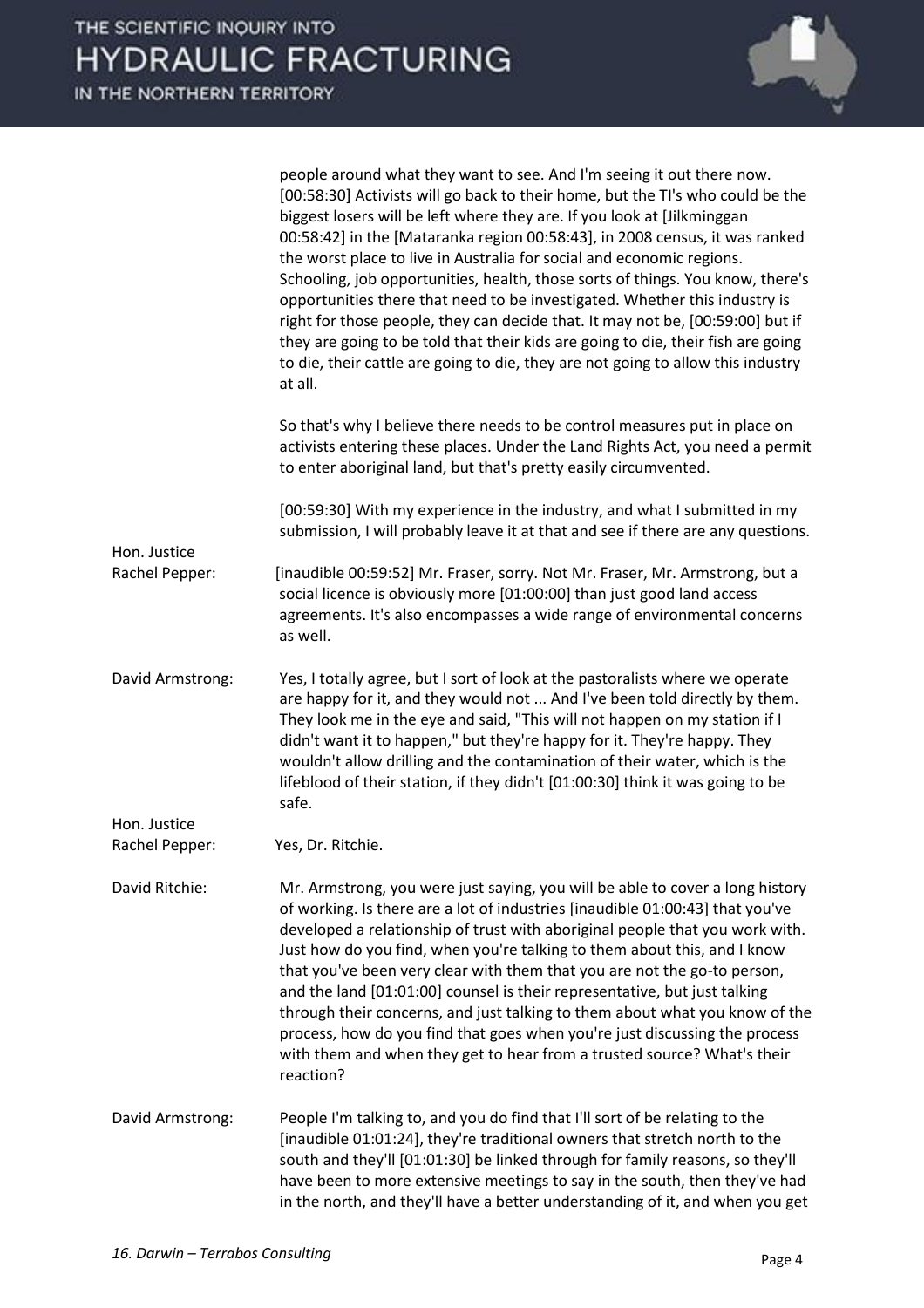

in with a group just on the side and quietly have a chat, there is confusion out there, but a lot of the people that I've dealt with that have worked on cattle stations, for instance, and understand drilling, aren't concerned with it. Particularly in native title areas, I've had people say to [01:02:00] me, "We're happy for it on native title, for sure, because I actually don't get to utilise native title land." If they have some means to gain benefit from it, hence I believe pastoralists would too, but I've also had traditional owners say to me, where they've allowed it on native title, they want it to happen on the native title, they'll see how it goes, and then they'll see whether they let it happen on their land trust land.

[01:02:30] So they're out there looking. They want to get educated, and particularly the traditional owners that have been engaged with the industry for a number of years, and have had time to build up a level of knowledge about it, the concerns are not there.

- David Ritchie: Is there anything, again, rather than have you say that this is just generalised disaster will happen kind of idea, once you get past [01:03:00] that, is there anything specific that they said to you? We don't like the idea of the horizontal drilling, or we don't them seeing shaped charges, or whatever. Is there any particular theme that you could say is most likely to bring out that reaction of, Jesus we don't like this, as distinct from ... With bores, we've been drilling water bores for a hundred years.
- David Armstrong: It's more the surface operations, and I find that with pastoralists too, and I'm talking about traditional owners in [01:03:30] the areas I've been dealing with.

David Ritchie: Yeah, I only want your direct experience.

David Armstrong: Yeah, so it's more what's going to happen on the surface and how is that going to affect how I get around on the land and things like that, but there are benefits from roads being put in. You know, a lot of traditional owners ... I've done seismic work, where the seismic mines have been cleared, and they have to be rehabilitated. They don't want that. Pastoralists don't want that. Pastorists can [01:04:00] use them for fire breaks, they can use them for [leak grounds 01:04:02]. Traditional owners want them done so they can actually use them as access in the country.

> The other thing as far as with the site clearing on a native title land, with this industry, it enables traditional owners would get out on the country where they haven't been for a long time. So part of the site clearance is taking along young kids and taking them out and they're learning [01:04:30] country where they don't go, because it's station country. So they see benefits in a number of different things, but there are concerns there, I don't deny that.

Hon. Justice Rachel Pepper: Yes. Professor Hart.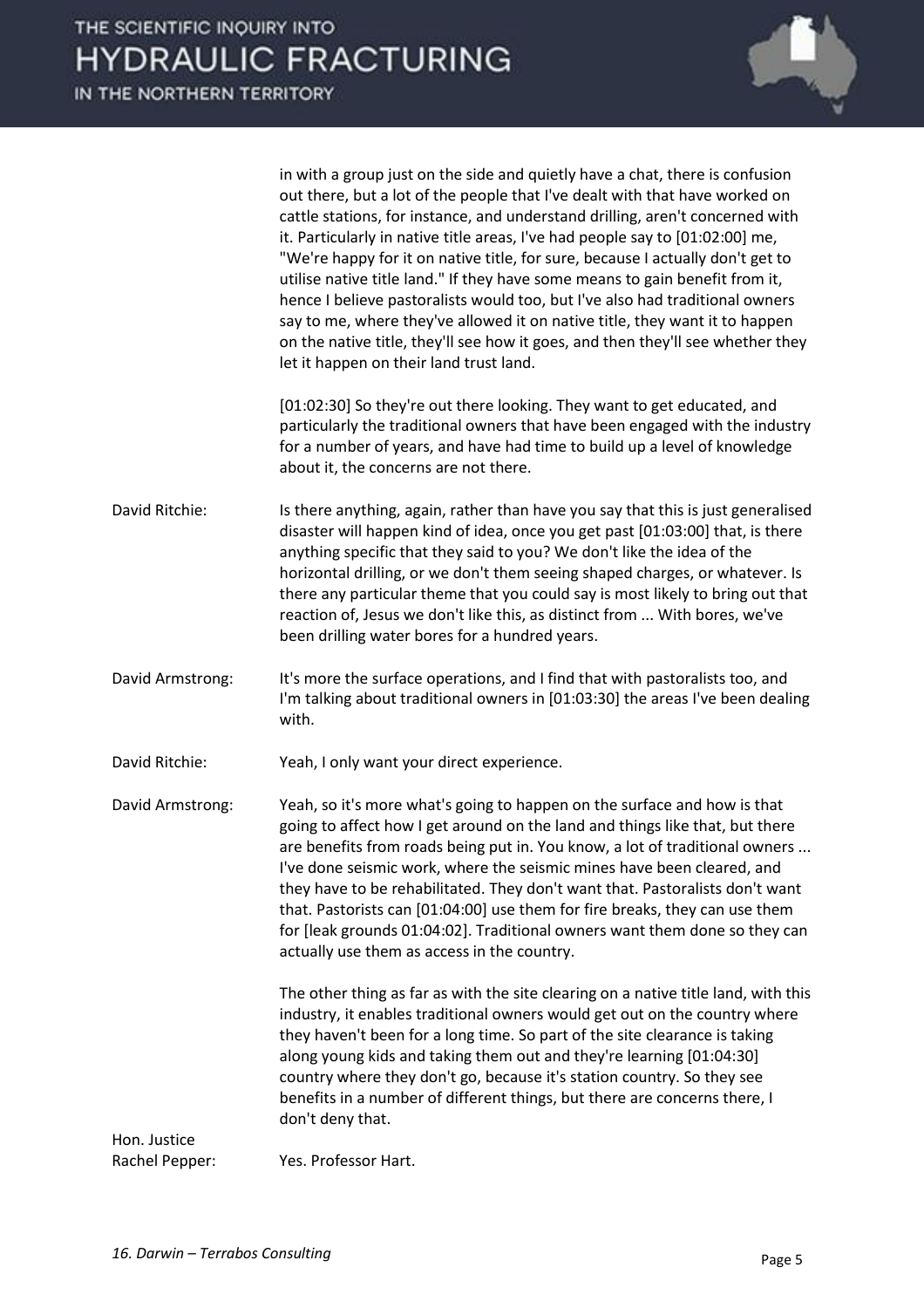IN THE NORTHERN TERRITORY



| Barry Hart AM:                 | We were in [inaudible 01:04:53] last week talking to a range of [inaudible<br>01:04:56] and one of the things that we were exploring there was [01:05:00]<br>how much did they discuss their negotiations with the companies. It varied.<br>What's your experience there of whether the pastoralists share<br>information? Or did, okay this is how I went about it? Did they talk to each<br>other?                                                                                                                                                                            |
|--------------------------------|---------------------------------------------------------------------------------------------------------------------------------------------------------------------------------------------------------------------------------------------------------------------------------------------------------------------------------------------------------------------------------------------------------------------------------------------------------------------------------------------------------------------------------------------------------------------------------|
| David Armstrong:               | Well, with the Sturt Plateau, they negotiated as a group.                                                                                                                                                                                                                                                                                                                                                                                                                                                                                                                       |
| Barry Hart AM:                 | As a group.                                                                                                                                                                                                                                                                                                                                                                                                                                                                                                                                                                     |
| David Armstrong:               | Which gave them power, but then there was individual negotiations as well.<br>So there was a sort of overall [01:05:30] negotiations, and then we sat down<br>individually, and what was negotiated was we need access to access tracks<br>and how they were going to be developed. Access to water, so what water<br>bores we could use and how we were going to upgrade those bores. Those<br>sorts of things. So what pastorals got was  I would say there may have<br>been talk over the fence, but they [01:06:00] probably kept to themselves<br>quite a bit.             |
| Barry Hart AM:                 | Probably about money.                                                                                                                                                                                                                                                                                                                                                                                                                                                                                                                                                           |
| David Armstrong:               | Yeah, occasionally I would fence about money.                                                                                                                                                                                                                                                                                                                                                                                                                                                                                                                                   |
| Barry Hart AM:                 | Yep.                                                                                                                                                                                                                                                                                                                                                                                                                                                                                                                                                                            |
| David Armstrong:               | But you're talking about pastoralists who can be 60ks apart                                                                                                                                                                                                                                                                                                                                                                                                                                                                                                                     |
| Barry Hart AM:                 | Exactly.                                                                                                                                                                                                                                                                                                                                                                                                                                                                                                                                                                        |
| David Armstrong:               | Natives, you know, they're natives. They talk for sure, so how much they talk<br>under the fence I'm not sure. I believe that accesses granted should be<br>confidential and not public. I believe [01:06:30] that moving forward there<br>can be business deals between the industry and the individual pastorals, and<br>I just think that within a business deal, it should be kept confidential.<br>Environmental management plans and those sorts of things the public<br>should see, not a problem, but the actual nuts and bolts of an access<br>agreement, I think it's |
| Hon. Justice<br>Rachel Pepper: | [01:07:00] Presumably if both parties want that confidentiality  We've<br>heard time and time again land holders who object to confidentiality being<br>imposed on them.                                                                                                                                                                                                                                                                                                                                                                                                        |
| David Armstrong:               | Yeah, that's a good point, yeah.                                                                                                                                                                                                                                                                                                                                                                                                                                                                                                                                                |
| Hon. Justice<br>Rachel Pepper: | Obviously, if both parties agree, well                                                                                                                                                                                                                                                                                                                                                                                                                                                                                                                                          |
|                                |                                                                                                                                                                                                                                                                                                                                                                                                                                                                                                                                                                                 |
| David Armstrong:               | And with the people I've dealt with, because I think there's a good<br>relationship, they'd probably prefer to have them be confidential.                                                                                                                                                                                                                                                                                                                                                                                                                                       |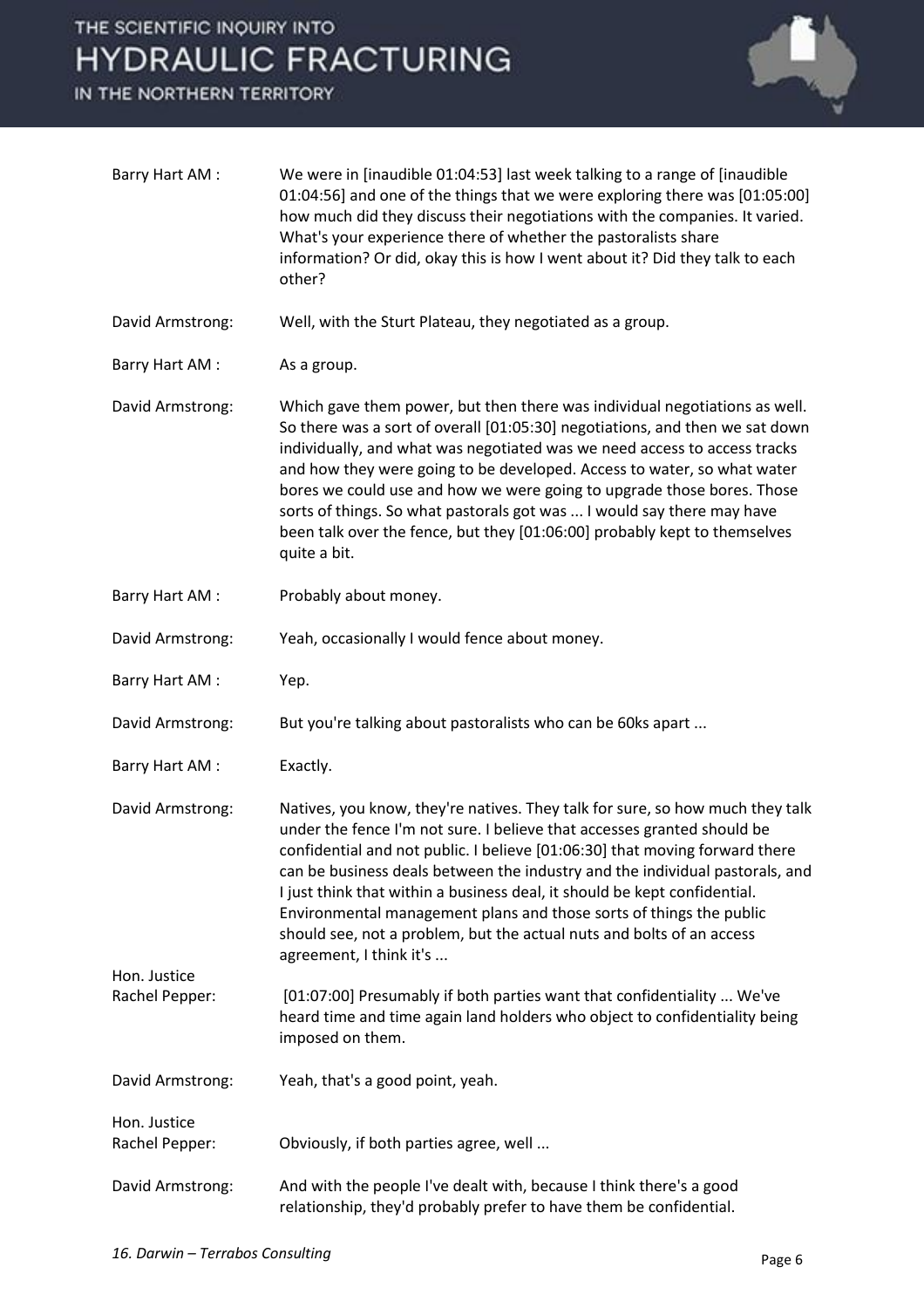IN THE NORTHERN TERRITORY



| Hon. Justice<br>Rachel Pepper: | Sorry.                                                                                                                                                                                                                                                                                                                                                                                                                                                                                                                                                                                                                                                                                                                                                                                                                                                                                                                                                                                                                                                                                                                                                                                                                                                                                                                                                                                                                                                                                                                                                                                                       |
|--------------------------------|--------------------------------------------------------------------------------------------------------------------------------------------------------------------------------------------------------------------------------------------------------------------------------------------------------------------------------------------------------------------------------------------------------------------------------------------------------------------------------------------------------------------------------------------------------------------------------------------------------------------------------------------------------------------------------------------------------------------------------------------------------------------------------------------------------------------------------------------------------------------------------------------------------------------------------------------------------------------------------------------------------------------------------------------------------------------------------------------------------------------------------------------------------------------------------------------------------------------------------------------------------------------------------------------------------------------------------------------------------------------------------------------------------------------------------------------------------------------------------------------------------------------------------------------------------------------------------------------------------------|
| Dr David Jones:                | Can I just explore a little [01:07:30] further your assertion of misinformation<br>to the indigenous groups? You've made some broad comments about more<br>control?                                                                                                                                                                                                                                                                                                                                                                                                                                                                                                                                                                                                                                                                                                                                                                                                                                                                                                                                                                                                                                                                                                                                                                                                                                                                                                                                                                                                                                          |
| David Armstrong:               | Yep.                                                                                                                                                                                                                                                                                                                                                                                                                                                                                                                                                                                                                                                                                                                                                                                                                                                                                                                                                                                                                                                                                                                                                                                                                                                                                                                                                                                                                                                                                                                                                                                                         |
| Dr David Jones:                | Over anti-fracking groups. Tease that with you because I have no idea if<br>what we might recommend here  It's a democratic society, it's rather<br>difficult [01:08:00] to control this. What did you have in mind?                                                                                                                                                                                                                                                                                                                                                                                                                                                                                                                                                                                                                                                                                                                                                                                                                                                                                                                                                                                                                                                                                                                                                                                                                                                                                                                                                                                         |
| David Armstrong:               | Well, I've been looking at  The bulk of communities are on land trust land,<br>and controlling the access to that land trust land, and under the land rights<br>act, you need a permit onto aboriginal land. However, that's pretty easily<br>circumvented by having a traditional owner say, "No, he's with me." To do<br>that, the land counsel needs to be the central focus. So the industry's<br>controlled in their access by the land counsel, [01:08:30] and that's with<br>consultation and so forth. It has to be done through the land counsel, so<br>there's control measures for the industry. Controlling the activists is another<br>thing. How do you stop them going on there? So I think you need someone<br>like the land counsel, and I believe it has to be the land counsel as a<br>representative body for traditional owners, who deliver the [01:09:00]<br>information packages tailored and developed entirely for aboriginal people<br>so that they have a good understanding, and those meetings need to be<br>conducted. A number of meetings. Deliver some information, go away, let<br>them digest that, and come back, and not have any other group going in<br>there saying, "This is what we're going to do. This is how we're going to do<br>it."<br>But I still say the industry are controlled by that. Anything you do, that<br>[01:09:30] I've done within the oil and gas industry with aboriginal people is<br>through the land counsel. You don't walk into a community and start<br>[inaudible 01:09:39]. So the land counsel needs to be resourced to do that. I |
|                                | know a lot of people say that the land counsels make a lot of money off<br>mining and whatnot. Well, having worked in there, it's pretty tough, and in<br>that organisation you are damned if you do, and damned if you don't in a lot<br>of aspects. So they need the resources [01:10:00] to do it.                                                                                                                                                                                                                                                                                                                                                                                                                                                                                                                                                                                                                                                                                                                                                                                                                                                                                                                                                                                                                                                                                                                                                                                                                                                                                                        |
| Dr David Jones:                | Thanks.                                                                                                                                                                                                                                                                                                                                                                                                                                                                                                                                                                                                                                                                                                                                                                                                                                                                                                                                                                                                                                                                                                                                                                                                                                                                                                                                                                                                                                                                                                                                                                                                      |
| Hon. Justice<br>Rachel Pepper: | Yes, Dr. Beck.                                                                                                                                                                                                                                                                                                                                                                                                                                                                                                                                                                                                                                                                                                                                                                                                                                                                                                                                                                                                                                                                                                                                                                                                                                                                                                                                                                                                                                                                                                                                                                                               |
| Vaughan Beck AM:               | You mentioned before that you saw opportunities for aboriginal<br>communities. I'm just wondering if you could articulate that. Expand it out a<br>bit as to what you see as the opportunities and how they may be realised to<br>reality.                                                                                                                                                                                                                                                                                                                                                                                                                                                                                                                                                                                                                                                                                                                                                                                                                                                                                                                                                                                                                                                                                                                                                                                                                                                                                                                                                                   |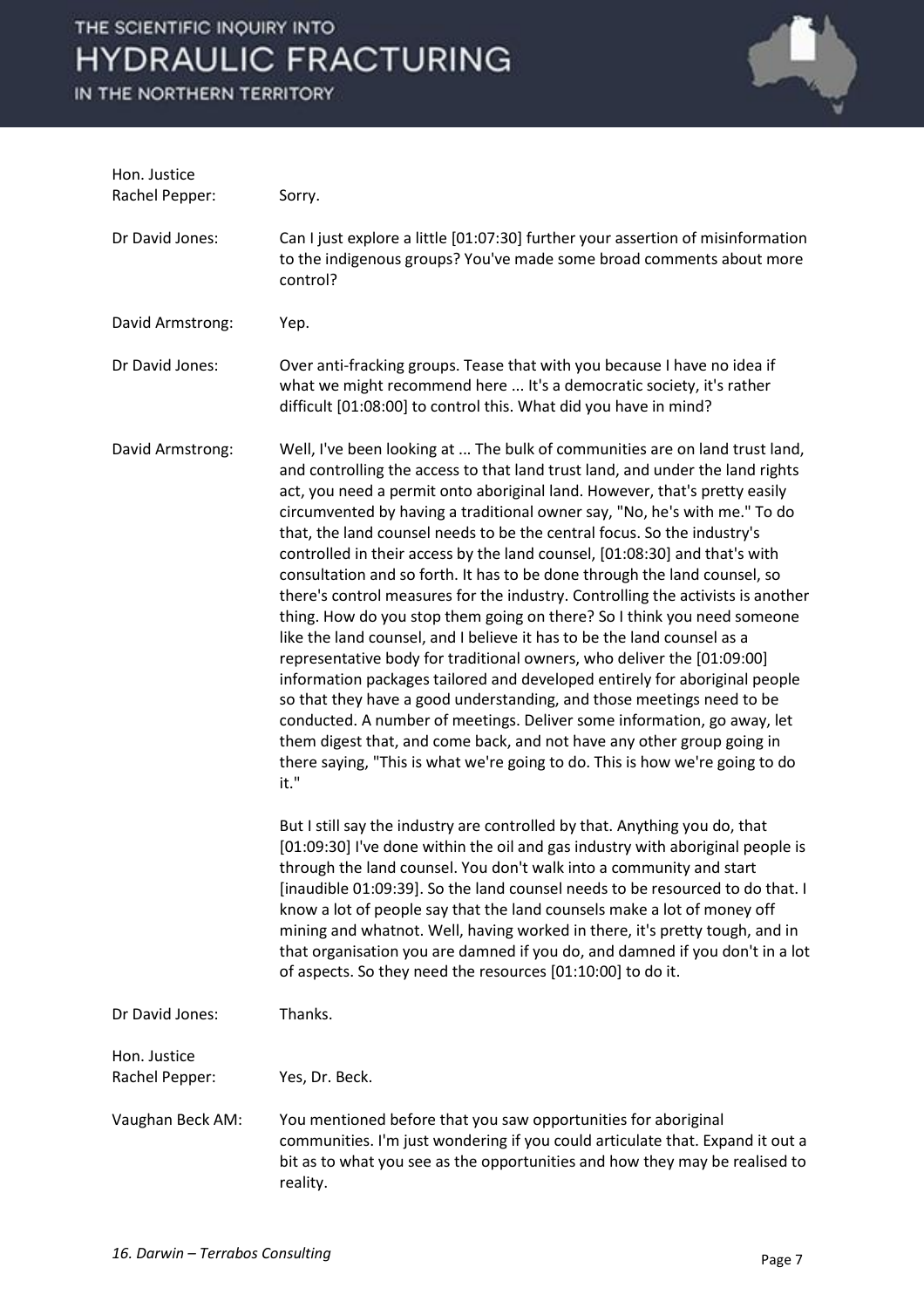IN THE NORTHERN TERRITORY



| David Armstrong: | Well, there's employment opportunities. If I look at employment<br>opportunities to start with, I've been involved in a number of pastoral<br>training programmes. The kids [01:10:30] come along, and it's outside, hard,<br>physical work, and a lot of the kids get to the end, and they don't want to do<br>it. So if there's an opportunity to drive a machine, and I've seen this happen<br>when we were in a pastoral training workshop, we had the senior elder<br>there who is an ex-pastoralist. He had his grandson there. They're on the<br>front page of the Australian newspaper. He was as proud as punch that his<br>grandson was going to be a stockman. [01:11:00] Two days later he left and<br>worked and went and worked at a mine because he didn't want to work on<br>a station. |
|------------------|---------------------------------------------------------------------------------------------------------------------------------------------------------------------------------------------------------------------------------------------------------------------------------------------------------------------------------------------------------------------------------------------------------------------------------------------------------------------------------------------------------------------------------------------------------------------------------------------------------------------------------------------------------------------------------------------------------------------------------------------------------------------------------------------------------|
|                  | So if you're looking again out and say [inaudible 01:11:10] area, and at<br>employment opportunities, there's station work and there is some mining<br>work. This is another industry that can pick up kids and bring them in<br>through civil construction, and I was involved in the Pangaea training<br>programme. Having been involved in a lot of pastoral training [01:11:30]<br>programmes, this was one of the best I've seen. No holes barred.                                                                                                                                                                                                                                                                                                                                                 |
|                  | They went, the Pangaea executives, just this is what we've got to do, and<br>this is how we've got to deliver it. So the employment opportunities are<br>simple: driving machinery, and anybody between 30 and 40 into the oil and<br>gas industry. I do see a sense from these major companies that they need to<br>deliver on that front.                                                                                                                                                                                                                                                                                                                                                                                                                                                             |
| Vaughan Beck AM: | [01:12:00] Can you just briefly outline the training programme at Pangaea<br>that you're talking about, and did it lead to a formal qualification?                                                                                                                                                                                                                                                                                                                                                                                                                                                                                                                                                                                                                                                      |
| David Armstrong: | Yeah, look, the Pangaea training programme led to a certificate, two or one<br>in resource management I think, and what they did  It was based at [Flying<br>Fox Station 01:12:23], that makes contracting [inaudible 01:12:26], which<br>you may have heard of that, this programme.                                                                                                                                                                                                                                                                                                                                                                                                                                                                                                                   |
| Vaughan Beck AM: | Yes.                                                                                                                                                                                                                                                                                                                                                                                                                                                                                                                                                                                                                                                                                                                                                                                                    |
| David Armstrong: | [01:12:30] Yeah, so I'll probably be brief here                                                                                                                                                                                                                                                                                                                                                                                                                                                                                                                                                                                                                                                                                                                                                         |
| Vaughan Beck AM: | That's fine.                                                                                                                                                                                                                                                                                                                                                                                                                                                                                                                                                                                                                                                                                                                                                                                            |
| David Armstrong: | On the back of that, speaking to traditional owners, senior mentors who<br>were there, and that was the key to the success of this, was employing<br>mentors. So they brought all the traditional owners, so speaking to one of<br>those senior people last year, the object was that these kids would apply for<br>jobs and come back and work in 2016. Obviously the moratorium [01:13:00]<br>kicked in and the work stopped, but speaking to one of the senior mentors<br>last year, two of those kids got jobs elsewhere. So that's a success. A big<br>success, and they got it on the back of that. He said straight out, they got<br>this work on the back of that training programme. So the wire extraction<br>worked. There's a lot of work that went into it, again, a bit target of         |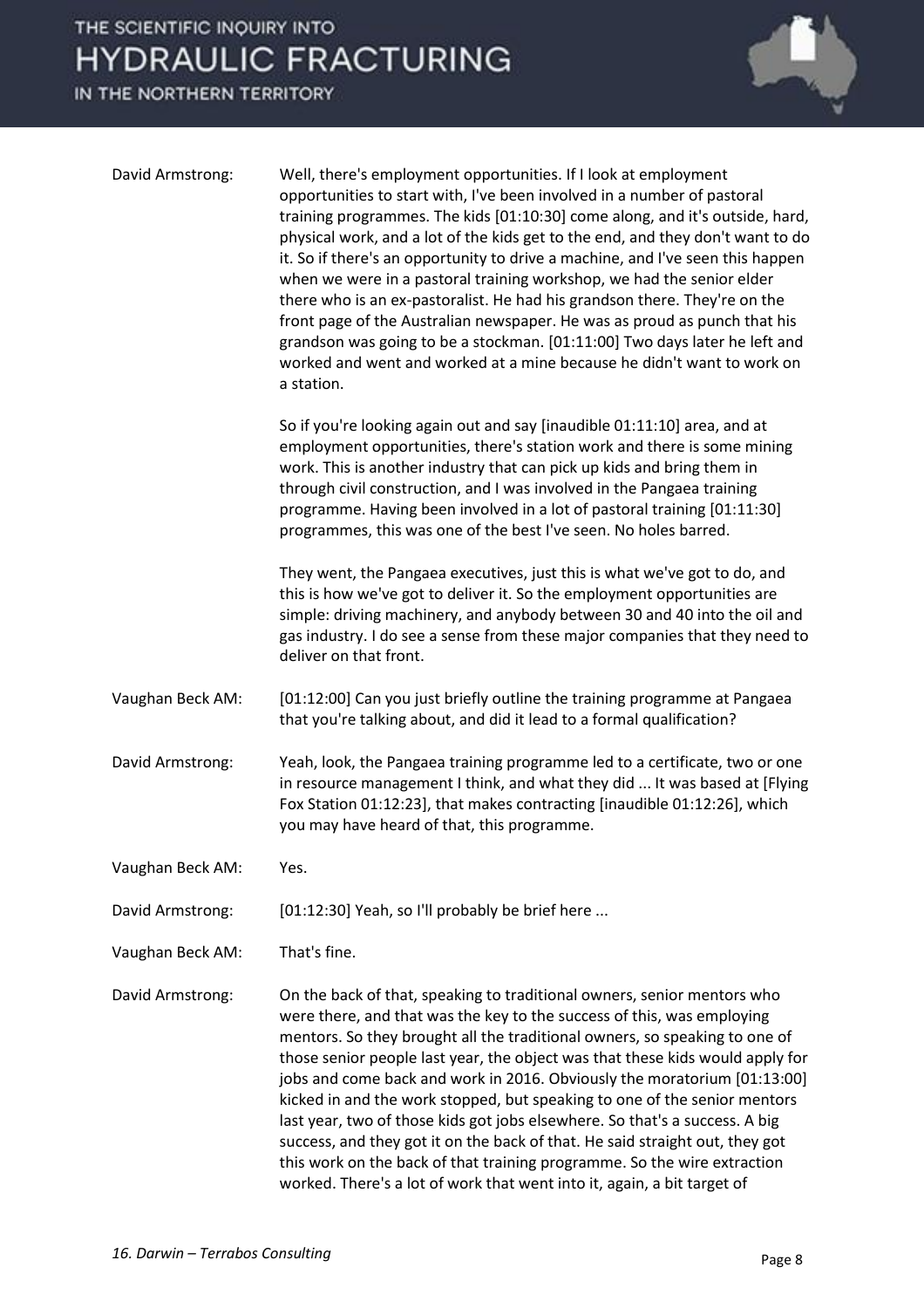IN THE NORTHERN TERRITORY



traditional owners, of that Pangaea area, [01:13:30] not aboriginal people from wherever, it was traditional owners, which again is a big thing.

| Vaughan Beck AM:               | Thank you.                                                                                                                                                                                                                                                                                                                                                                                                                                                                                                                                                                                                                                                                                                                                                                                                                                                                                                                                                                                                                                                                                                                                                                                                                                                                                              |
|--------------------------------|---------------------------------------------------------------------------------------------------------------------------------------------------------------------------------------------------------------------------------------------------------------------------------------------------------------------------------------------------------------------------------------------------------------------------------------------------------------------------------------------------------------------------------------------------------------------------------------------------------------------------------------------------------------------------------------------------------------------------------------------------------------------------------------------------------------------------------------------------------------------------------------------------------------------------------------------------------------------------------------------------------------------------------------------------------------------------------------------------------------------------------------------------------------------------------------------------------------------------------------------------------------------------------------------------------|
| Hon. Justice<br>Rachel Pepper: | Yes, Dr. Andersen, last question.                                                                                                                                                                                                                                                                                                                                                                                                                                                                                                                                                                                                                                                                                                                                                                                                                                                                                                                                                                                                                                                                                                                                                                                                                                                                       |
| Alan Andersen:                 | Yes, thank you for all that. I just wanted to follow up the employment<br>opportunities, and whether there's scout for employment that goes beyond<br>the industry itself, but employment [01:14:00] that might be more directly<br>relevant to aboriginal communities, and that is using the wealth that is<br>created by the industry to establish things like that land management and<br>ranging programmes, maybe [inaudible 01:14:13] out of the crafts or<br>sporting  Other enterprises that aren't directly related to the industry.<br>What sort of scope for that?                                                                                                                                                                                                                                                                                                                                                                                                                                                                                                                                                                                                                                                                                                                           |
| David Armstrong:               | Yeah, look, I see a lot of scope in that, and I see a lot of opportunity in that,<br>and I say [01:14:30] that from gaining this the funds to do themselves off<br>their land to then go and invest in whatever they want to. So as you've<br>mentioned, ranger groups, in land management, and that can be then<br>worked in with mining operations, the oil and gas industry, the way you<br>manage such things, but also on their vital land trust areas or native title<br>areas for safe and [01:15:00] site protection, and further weed control that<br>they do, tourism industries, cattle industries in particular, on their cattle<br>stations for infrastructure development, taking that funds elsewhere. It's<br>harder and harder to get funding for pastoral development, and I believe<br>that if aboriginal people can generate their own income off areas of their<br>land trust, and put that [01:15:30] money elsewhere, the opportunities are<br>there. That's what these people were talking to me about out there. Where<br>can we get some money? So they need to have the opportunity to see<br>whether this industry is good and how it can happen.                                                                                                                           |
|                                | Another thing I suppose I can point out is the holistic, I believe, consultation<br>that needs to happen with aboriginal people about economic development<br>on their land, [01:16:00] including this industry, and that's where I've seen a<br>land trust with nothing happening on it, and the traditional owners want<br>cattle on it because that's what they identify with, and it also has an<br>exploration application over it. At that stage I was working for a major<br>pastoral company on the cattle potential of this land, and I knew that<br>another major oil and gas company was interested in it, [01:16:30] so I<br>wanted to try to bring the two together and do one consultation, rather<br>than develop a plan on how they can both utilise oil and gas and cattle on<br>this land. Because if you go out on month, and you consult on cattle, and<br>then you go out the next month and consult on oil and gas, it's too much<br>confusion. They don't know what they should do. Bring it together and show<br>that it can work [01:17:00] together, and they can make a choice. If they<br>want both, or if they don't want both, because the reality is there is<br>potential income out of this industry and the income isn't there so much out<br>of the cattle industry. |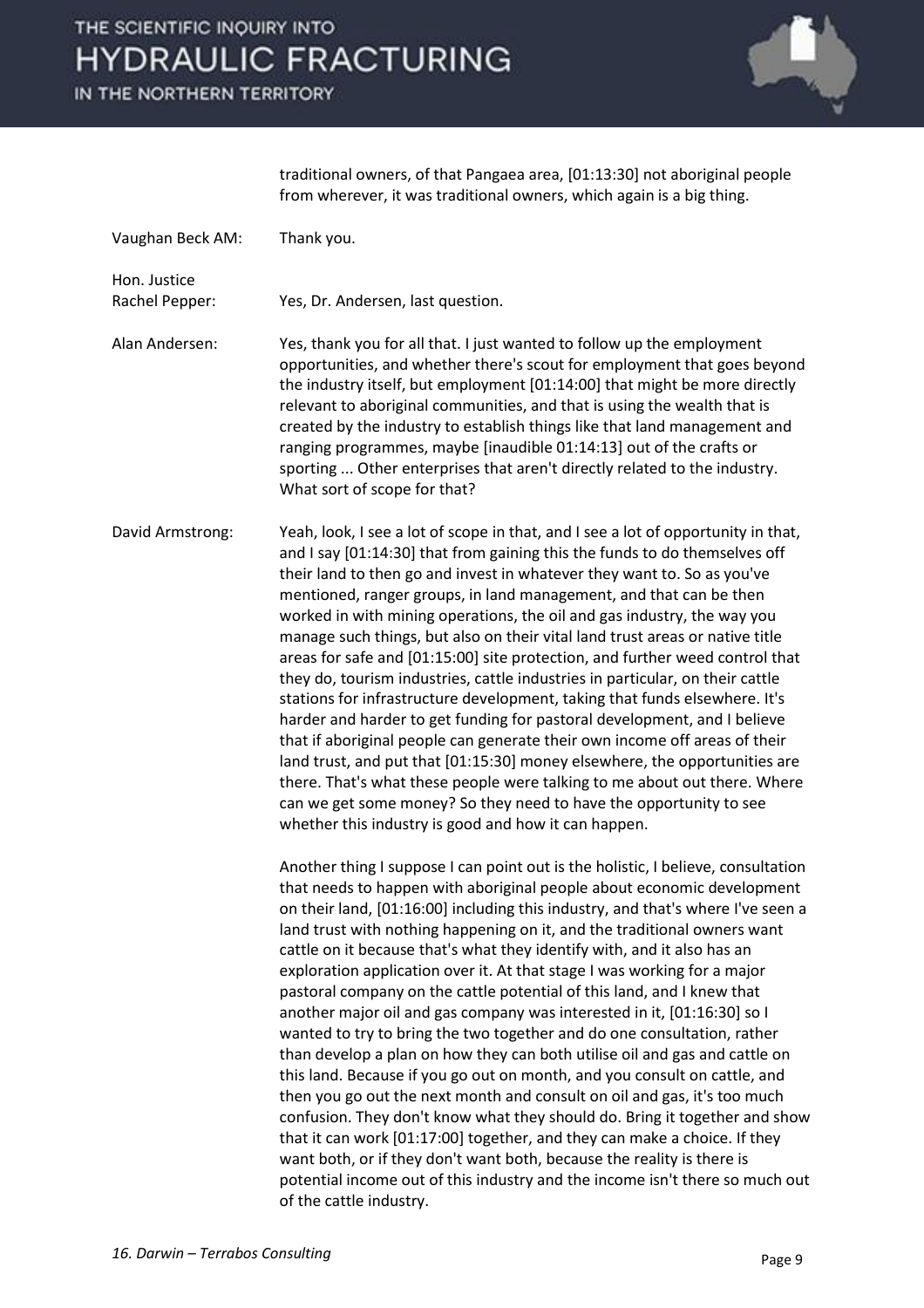IN THE NORTHERN TERRITORY



There's the employment and jobs, but the long and short of it, you don't make a huge profit from your cattle.

Rachel Pepper: Thank you very much, Mr. Armstrong. That was a very useful [01:17:30] presentation raising many good points. I'm very appreciative of your time to the panel. We have our last presenter here. Mr. Saltmarsh. Mr. Saltmarsh, if you could just [01:18:00] state your name and who you're appearing on behalf of. If it's yourself, that's fine. Just let us know. Thank you. Carl Brand: Alright, my name is Carl Brand. I'm actually representing Rickie Saltmarsh, who's just in the last hour and a half given me a statement to read on her behalf. Hon. Justice Rachel Pepper: Ah, my apologises. Thank you, so your name is? Carl Brand: Carl Brand. Hon. Justice Rachel Pepper: Carl Brand? B-R-A-N-D? Carl Brand: B-R-A-N-D. Hon. Justice Rachel Pepper: Thank you very much. Carl Brand: And it's a general statement of concern, I suppose affecting the general community. Hon. Justice Rachel Pepper: [01:18:30] Thank you very much. Carl Brand: So I'll just read it as she's put down. Hon. Justice Rachel Pepper: Thank you. Carl Brand: It's quite a short piece. She begins with, "Afternoon, Justice Pepper and panel members. Thank you for allowing me to have my say this afternoon at this inquiry. I'm pleased to acknowledge that we all drive cars, use barbecues, plastic products, and so on, and for that you need extraction and mining." " [01:19:00] We also need water and drinking sharing, swimming, which is [inaudible 01:19:04] ... Also understand that much of the gas extraction is to export at the expense of both our water and land. I am a long time resident of [Darwin's 01:19:16] whole area, and one of my main concerns is, you guessed it, water, which I think is one of the major concerns all around. We live in the driest continent on this planet, Australia."

> " [01:19:30] To quote a PDF. 'Shell gas extraction, WA, the amount of water extracted for fracking is between 5 to 25 million litres per well. Approximately ten fracks per well, by thousands of wells, that's quite